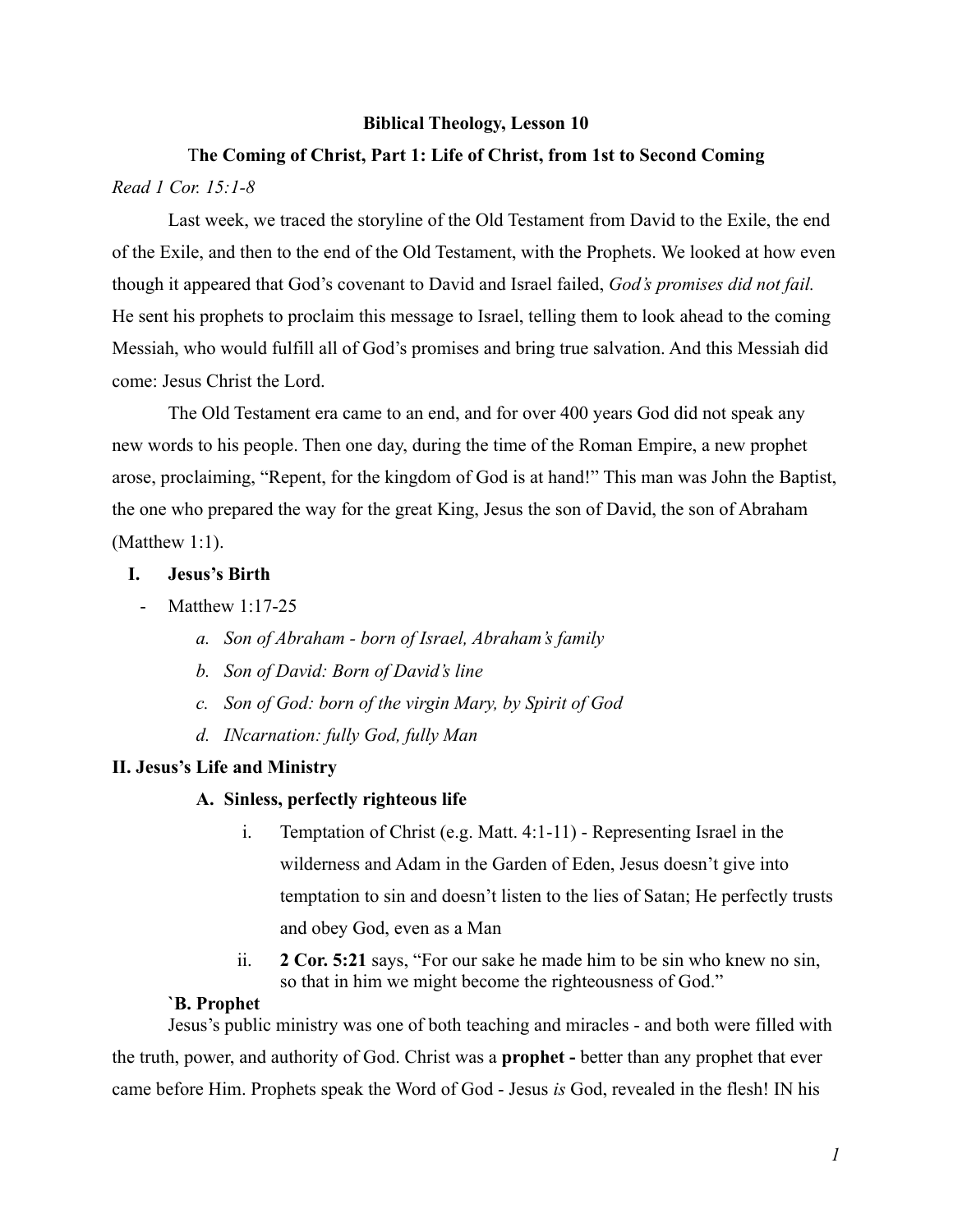life, Jesus was God dwelling *what humanity* as a *human man.* And he authoritatively *taught* the Word of God and *demonstrated the power of God* in his life and ministry. Jesus proclaimed the message that God's promises were being fulfilled in him. He healed diseases and drove demons out of people. The kingdom foretold by the prophets had drawn near in his teachings and miracles - Jesus was ushering in the promised Kingdom of God.

## **C. King**

Christ proved himself to be the Davidic King about whom the prophets foretold! He was truly a "King" who was bringing about a new "kingdom!" And he was ruling over that kingdom with absolute authority. His kingdom is over this entire world, and in this world he was pushing back the effects of sin with authority. He was healing the sick, giving sight to the blind, raising the dead, driving out demons, and much more! All of the bad things that came into the world when Adam and Eve sinned, Jesus was overcoming in this new kingdom. **Matt. 12:28** says, "But if it is by the Spirit of God that I cast out demons, then the kingdom of God has come upon you." This was Christ explaining that he was the Messiah, the Davidic King, and that he was bringing about the Eternal Kingdom foretold by the prophets.

### **D. Priest**

Jesus is the mediator between God and man. He showed this in his life on earth, **interceding** for His people to God **(John 17.)**

As the great High priest, Jesus offering the ultimate sacrifice to make atonement for our sins - Himself.

#### **III. Jesus's Suffering and Death**

But he was ultimately rejected by his people and hung on a cross, where he died to face God's judgment in the place of all who would believe in him. Though he never committed any sin, he willingly laid down his life so that his people would never have to die under God's judgment. Christ died on the cross as the ultimate sacrifice for our sins - paying the penalty our sins deserved.

**Col. 2:13-15** says, "And you, who were dead in your trespasses and the uncircumcision of your flesh, God made alive together with him, having forgiven us all our trespasses, **14** by canceling the record of debt that stood against us with its legal demands. This he set aside, nailing it to the cross. **15** He disarmed the rulers and authorities and put them to open shame, by triumphing over them in him."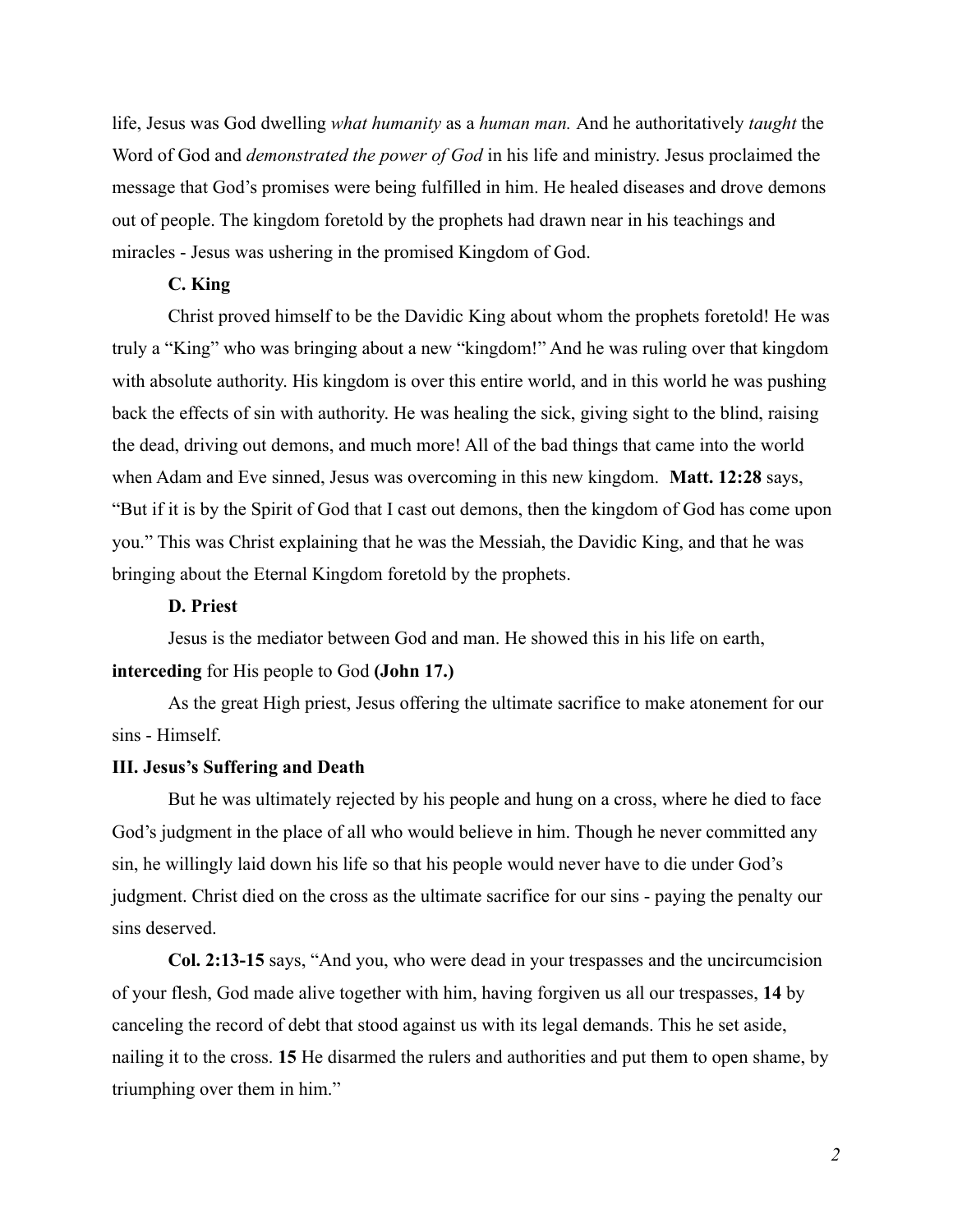God nailed our sin debt to the cross! In other words, Christ **paid for our penalties** in his death. He bore the wrath of God that we deserved. Sin here is depicted as an infinite debt that we could never pay, but thanks be to God that Christ paid it for us!

The way that he made this payment *for us* was by dying **as our substitute***.* He died in our place. He died "instead" of us!

## **IV. Jesus's Resurrection**

But He didn't stay dead! On the third day, God raised him from the dead. The grave could not hold him! He rose from the grave and crushed Sin, Satan, and Death beneath His feet. And he did this *for us!*

**Romans 4:25** says that he was "raised for our **justification**." When Christ was raised from the dead, that was God essentially saying to his Son, "I approve of your perfect, eternal sacrifice. Well done, my Son. You have my approval." And now, if we are trusting in Christ and his work on the cross, then that same approval, that justification, is applied to us! God approves of you if you are in Christ, and if you have any doubt about that, then you only have to look to the resurrection!

In his resurrection, Christ showed that he had **victory over sin and death**! 1 Cor. 15 says, "Death is swallowed up in victory." "O death, where is your victory? O death, where is your sting?" The sting of death is sin, and the power of sin is the law. **57** But thanks be to God, who gives us the victory through our Lord Jesus Christ.

#### **V. Jesus's Ascension**

After rising from the grave, Jesus appeared to his disciples, gave them instructions about spreading the message about him, and then ascended into Heaven to sit at God's right hand, where he is now enthroned as king (Matthew, Mark, Luke, John).

When Christ ascended to be with the Father, he was guaranteed **authority** over all things. The ascension shows just how awesome and powerful Christ is! He has all authority, over heaven and earth, and one day all things will fully be subjected to him. We have this sure hope because Christ has ascended to be with the father. (1 Corinthians 15:25ff).

Because Jesus ascended, He is right now at the right hand of GOd the Father **interceding** for us, His people (Rom. 8:34).

But the story didn't end there.

### **VI. Jesus's Second Coming**